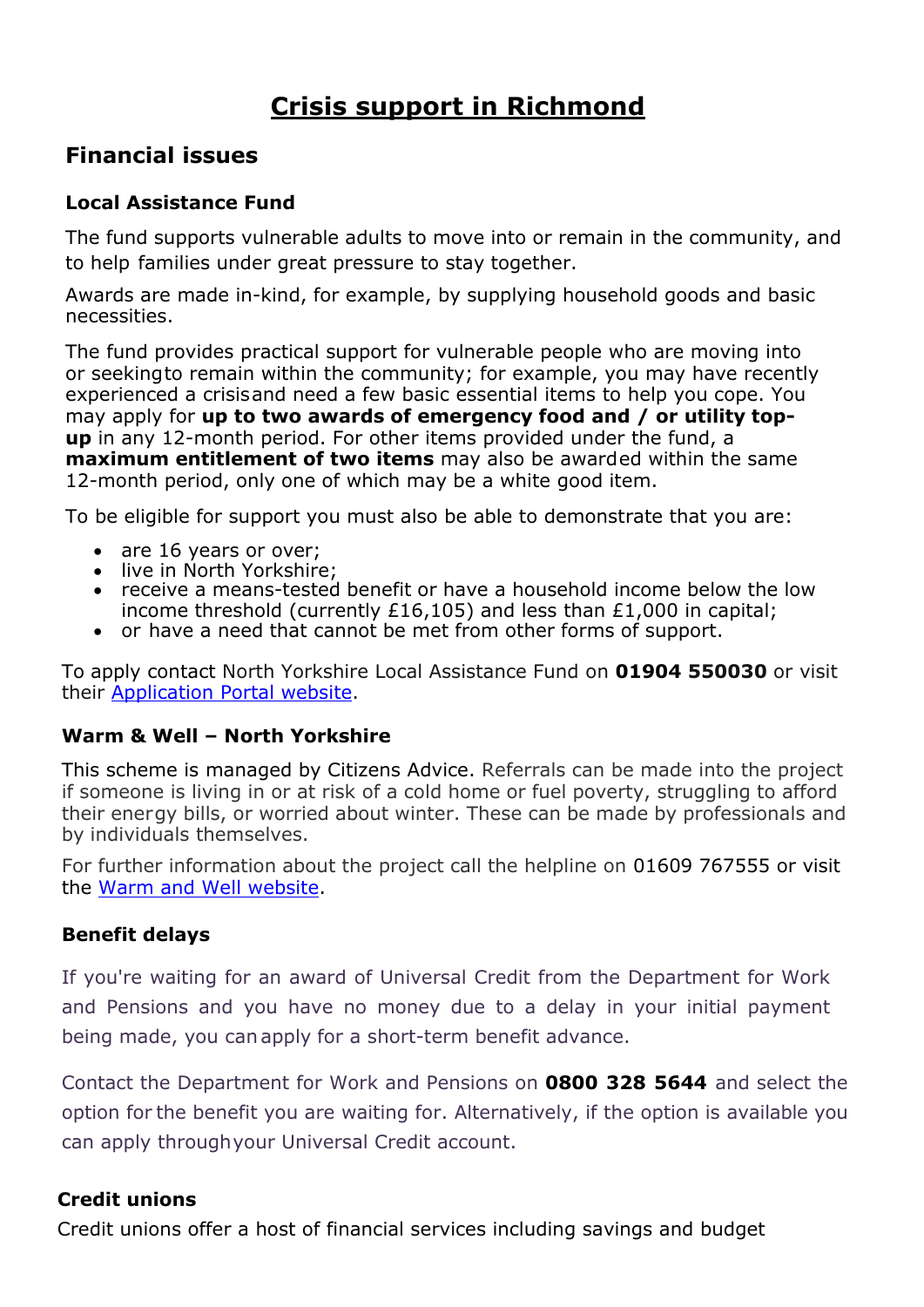accounts to assist you to manage your payments and debts. They are a not-forprofit organisation and are owned and controlled by their members.

Contact Darlington Credit Union (covers Richmondshire) on 01325 520005 or email [info@darlingtoncreditunion.co.uk](mailto:info@darlingtoncreditunion.co.uk)

#### **Food bank**

Influence Church can provide practical support, and this may include food or clothing. The main centre is at Victoria Road, Richmond, DL10 4AS or call on **01748 823161**.

Colburn Village Hall is open Tuesday, Thursday and Friday between 9am-11am and on Saturdays from 10am-11am. If anyone is unable to get to the hall they can contact Angie Dale on **07833 490502** or Helen Grant on **07791 768903** and they will try to arrange a delivery.

#### **Grants to help pay off your energy debts**

If you're in debt to your energy supplier, you might be able to get a grant from a charitable trust to help pay it off.

The British Gas [Energy](http://www.britishgasenergytrust.org.uk/) Trust offer grants and schemes that are **open to anyone**  you don't have to be a customer.

There are also companies who offer grants specifically for **their customers**:

- Scottish Power [Hardship](https://community.scottishpower.co.uk/t5/Help-paying-your-bill/Hardship-Fund/ta-p/53) Fund
- Ovo [Energy](https://www.ovoenergy.com/ovo-answers/topics/payments-and-statements/payments/what-is-the-ovo-energy-fund.html) Fund
- [E.on Energy Fund](https://www.eonenergy.com/for-your-home/saving-energy/need-little-extra-help/energy-fund)[EDF Energy](http://www.edfenergytrust.org.uk/) Trust
- SSE (Southern Electric) Priority [Assistance](https://sse.co.uk/help/accessibility/priority-assistance-fund) Fund

When you apply for a grant, you'll have to provide detailed information about your financial situation in your application. It could take a while to complete, and it might be worth getting help applying.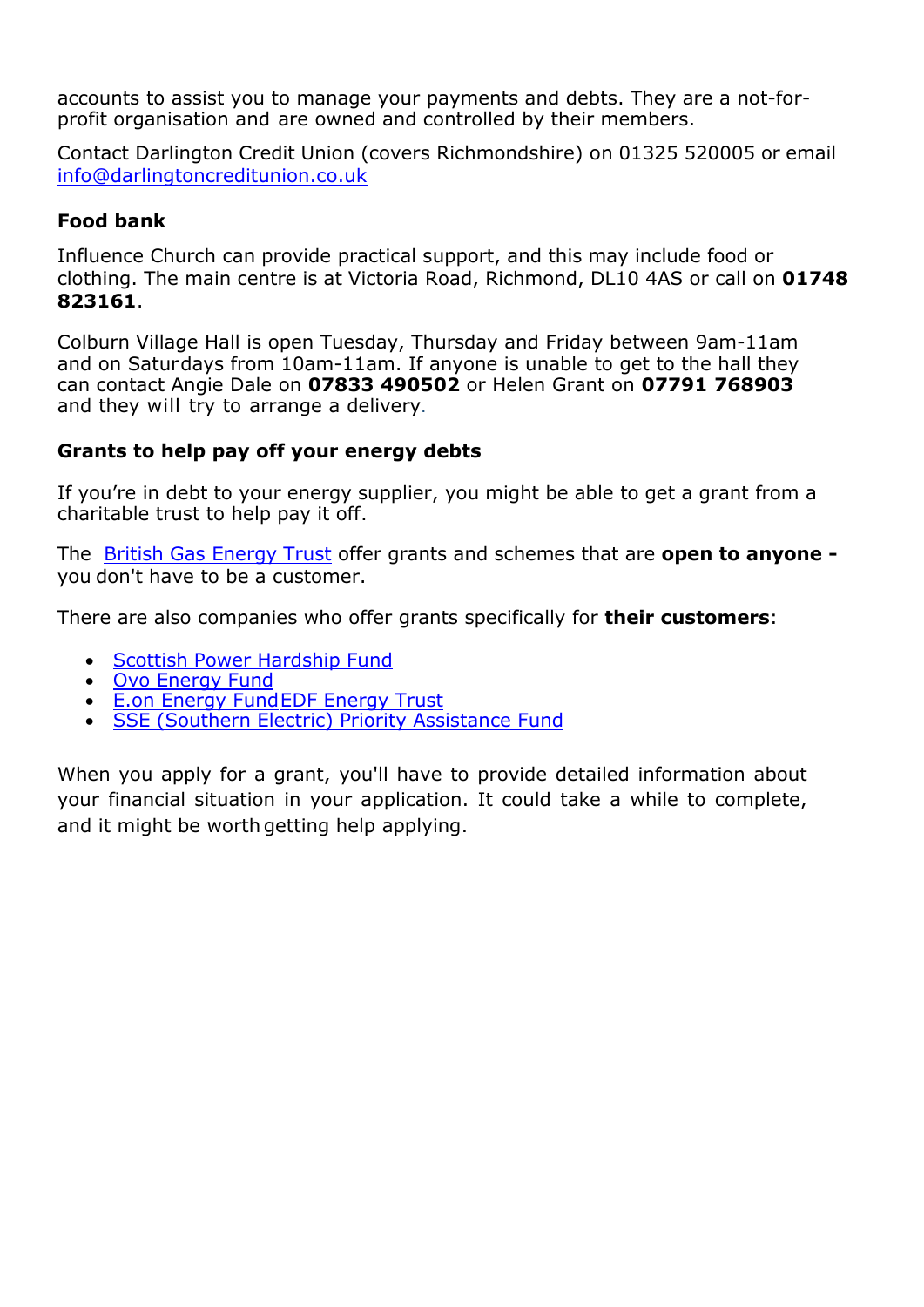## **Health**

#### **Mental health helplines**

**North Yorkshire County Council -** If you need to discuss your mental health or that of someone you are caring for then please give us a call. This is a confidential and anonymous service. The number is free to call from mobile phones.

Open from Monday to Thursday, 5pm to 8.30am.Open on a Friday from 4.30pm (24 hours at weekends, including bank holidays). Call **0800 561 0076**.

**Samaritans -** You can talk to the Samaritans any time you like, in your own way, and off the record. It can be about whatever is getting to you. You don't have to be suicidal. Call **116 123**.

#### **Social care**

The North Yorkshire County Council team carries out urgent assessments of adults, young people and children and solves more than 90 per cent of cases by giving telephone advice.

The team can be contacted outside office hours, including weekends and public holidays, on **01609 780780**.

### **Crisis resolution and home treatment team (mental health)**

The intensive home treatment team provides assessment in an emergency situation. This means someone who needs to be seen within 4 hours. The service runs 24 hours a day, 7 days a week.

The team accepts referrals from GPs,other health and social care professionals and A&E department. Call **0800 5610076**.

#### **Health emergency**

Choosing which service is right for you at a given time may not always be easy often you have more than one option. If you're not sure where to start, use this checklist to guide you:

**Call [NHS](https://www.nhs.uk/using-the-nhs/nhs-services/urgent-and-emergency-care/nhs-111/) 111** if you urgently need medical help or advice but it's not a lifethreatening situation. You can also call NHS 111 if you're not sure which NHS service you need.

**Call 999** if someone is seriously ill or injured and their life is at risk.

**Visit a [walk-in](https://www.nhs.uk/using-the-nhs/nhs-services/urgent-and-emergency-care/when-to-visit-an-urgent-care-centre/) centre, minor [injuries](https://www.nhs.uk/using-the-nhs/nhs-services/urgent-and-emergency-care/when-to-visit-an-urgent-care-centre/) unit or urgent care centre** if you have a minor illness or injury (cuts, sprains or rashes) and it cannot wait until your GP surgery is open.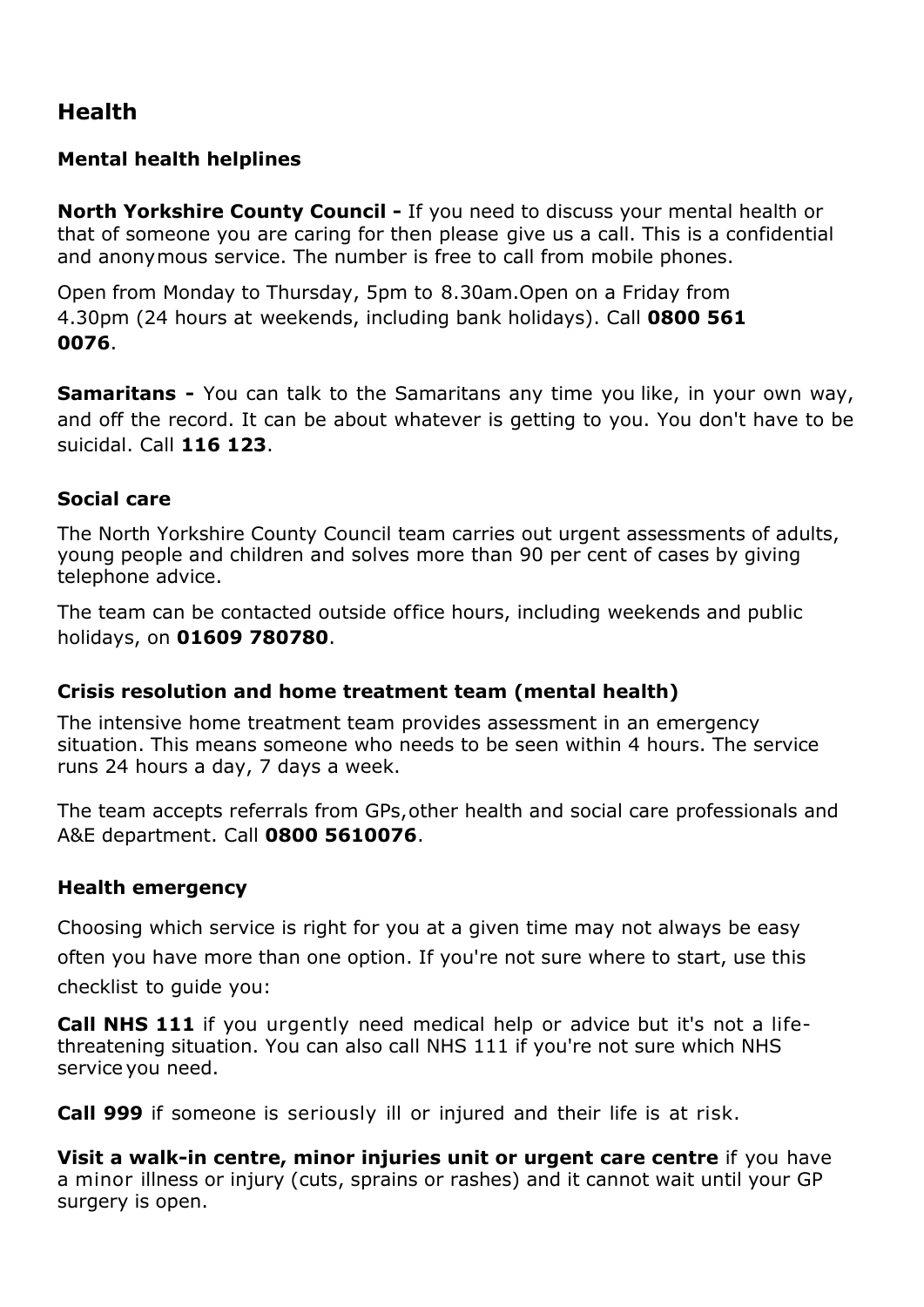**Ask your [local pharmacist f](https://www.nhs.uk/using-the-nhs/nhs-services/pharmacies/what-to-expect-from-your-pharmacy-team/)or advice** – your pharmacist can give you advice aboutmany common minor illnesses.

**Make an [appointment](https://www.nhs.uk/using-the-nhs/nhs-services/gps/gp-appointments-and-bookings/) with your GP** if you're feeling unwell and it is not an emergency.

# **Housing**

#### **Richmondshire District Council**

If you are experiencing problems with your tenancy/ mortgage, you're homeless or fear you are likely to become homeless within 56 days you can contact our Housing Options Team on 01748 901150, or email hou[sing.options@richmondshire.gov.uk](mailto:ing.options@richmondshire.gov.uk)

You can also contact the out-of-hours emergency service on **01653 697737**.

#### **Floods**

[Sign up to get warnings in](https://www.fws.environment-agency.gov.uk/app/olr/register) [England b](https://www.fws.environment-agency.gov.uk/app/olr/register)y phone, email or text message if your home or business is at risk of flooding. The service is free – visit the [GOV.UK website.](https://www.gov.uk/sign-up-for-flood-warnings)

## **Victim of crime**

**Supporting Victims** provides support for anyone affected by crime. That includes people who have been a victim of crime themselves, people who have suffered a bereavement as a result of crime, people who are the family spokesperson for a victim, the parents or guardians of victims under 18, and members of staff where their business has been subject to crime.

If you have suffered as the result of a crime and you are finding it hard to cope, Supporting Victims can help you – even if you have decided not to report that crime to the police.

#### **How does it work?**

The first step is to get in touch with the Supporting Victims team. You can do this by:

- phone: 01609 643 100
- email: [help@supportingvictims.org](mailto:help@supportingvictims.org)
- website: www.SupportingVictims.org

Experienced Supporting Victims Coordinators will listen to you, and will ask you a few questions to help them understand what has happened, and how you have been affected by crime. They will then tell you what they can do to help, or explain what support services you can access from otherorganisations, and build this into a personalised plan.

## **Domestic abuse**

#### **IDAS**

Domestic abuse is any incident or pattern of incidents of controlling, coercive, threatening behaviour, violence or abuse between those who are, or have been,